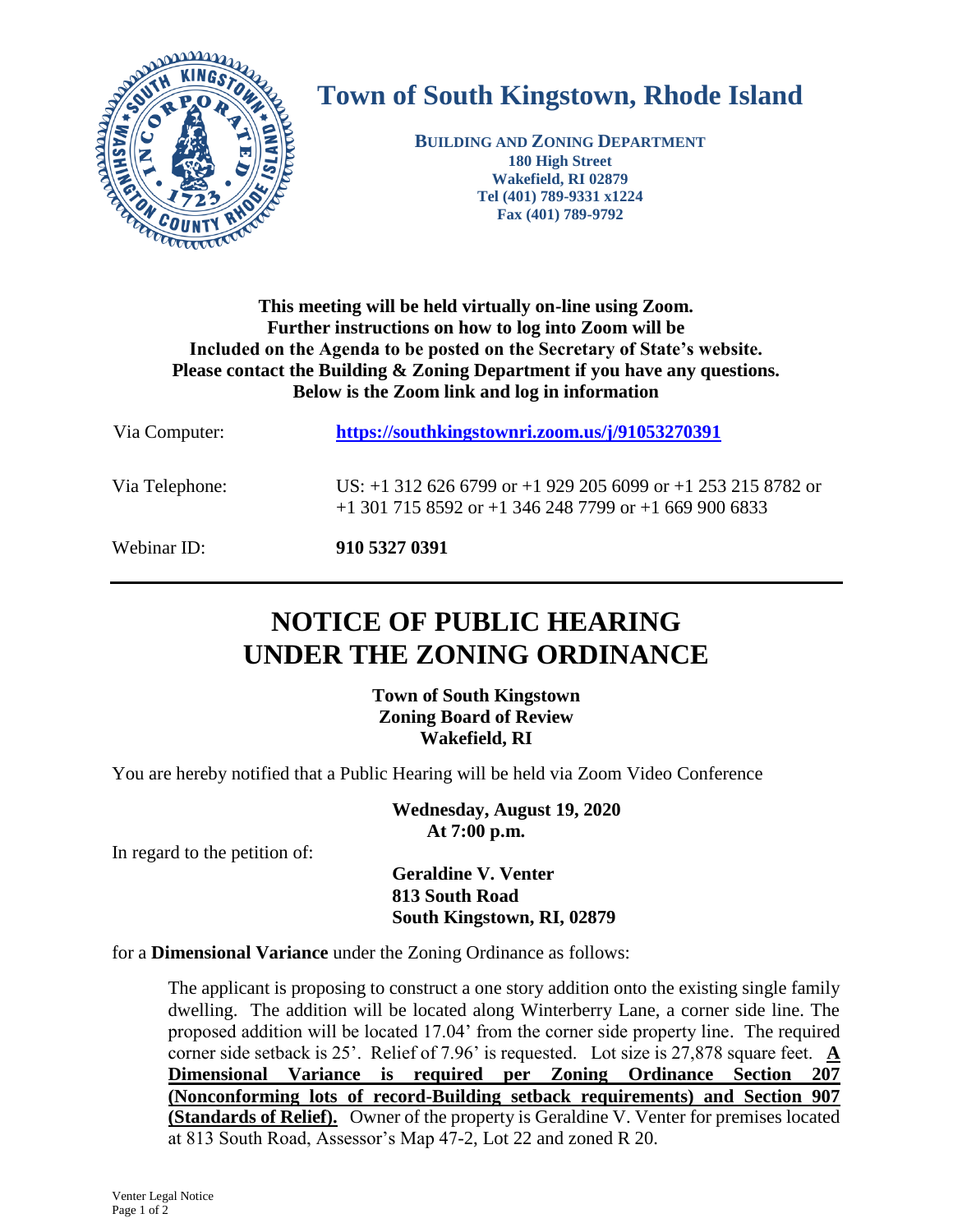Said petition is available for public review on the Town's website, at the following link: <http://www.southkingstownri.com/1000/Current-Zoning-Applications>

Persons who are unable to access the zoning applications via the link above may contact the Building Inspector's office to schedule an appointment to review the applications in person.

If you are unable to participate in the Zoom meeting, and/or wish to submit written comments or other documents to be considered, please submit these documents via email to [jspence@southkingstownri.com](mailto:jspence@southkingstownri.com) no later than 48 hours before the meeting.

**Individuals requesting American Sign Language interpreters or Cart service must call the Town Clerk's Office at 401-789-9331 at least seventy-two (72) hours in advance of public meeting.**

Very truly yours,

Wayne & Pomonte

Wayne Pimental, Clerk Zoning Board of Review